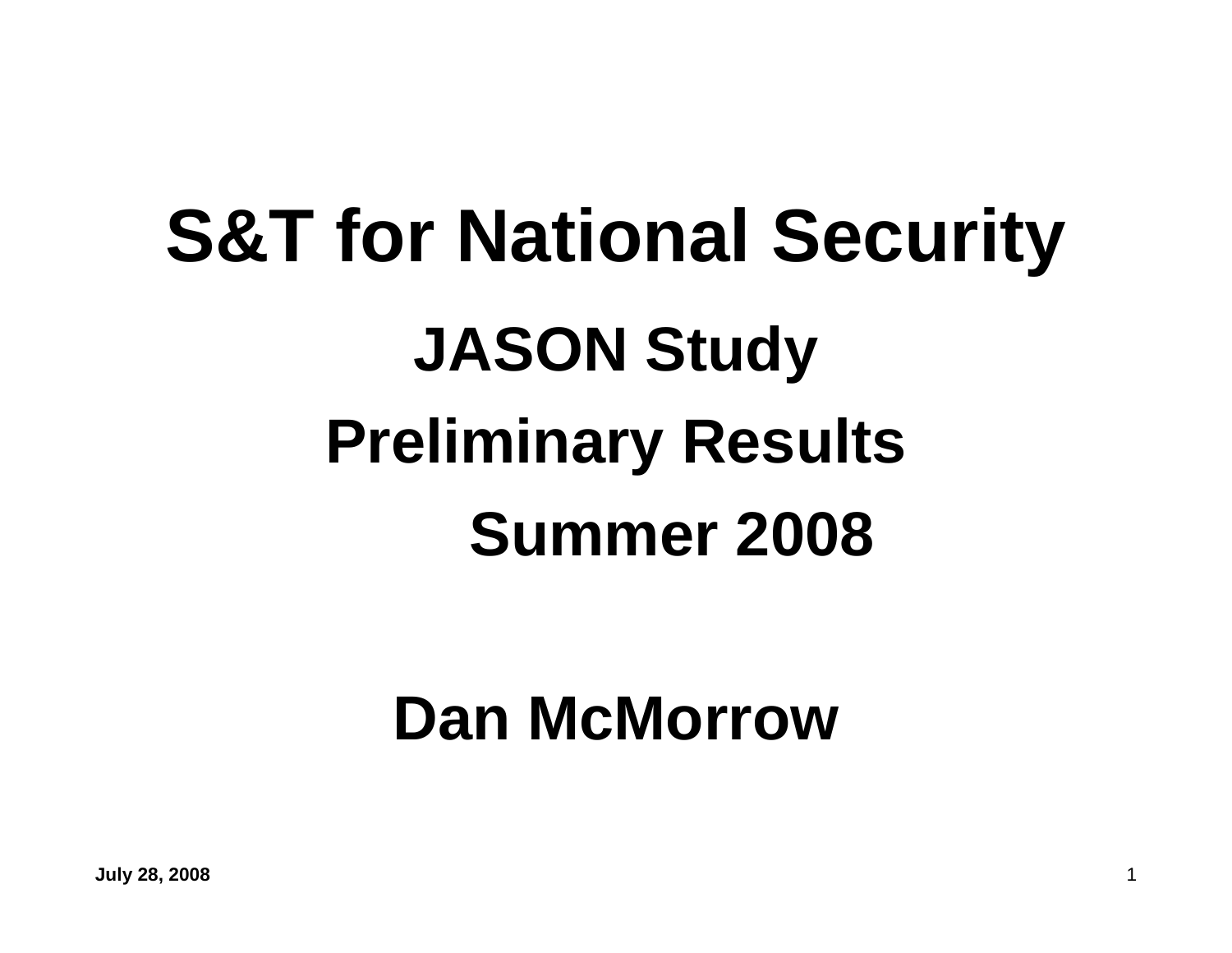## Task Statement

### **How should DOD BASIC research be structured to best meet the challenges ahead?**

#### $\blacktriangleright$ **Program**

- $\triangleright$  Focusing on the right areas?
- $\triangleright$  Well coupled to the forefronts?
- **▶ Good coupling to applications?**
- ¾ **People**
	- $\triangleright$  Is the workforce adequate and being used effectively?
	- ¾ How to generate, attract, and retain the best workforce?

#### $\blacktriangleright$ **Organization**

- ¾ Proper relationship between DDR&E and Services?
- ¾ Proper oversight and coordination?
- ¾ Well-coordinated with other research activities?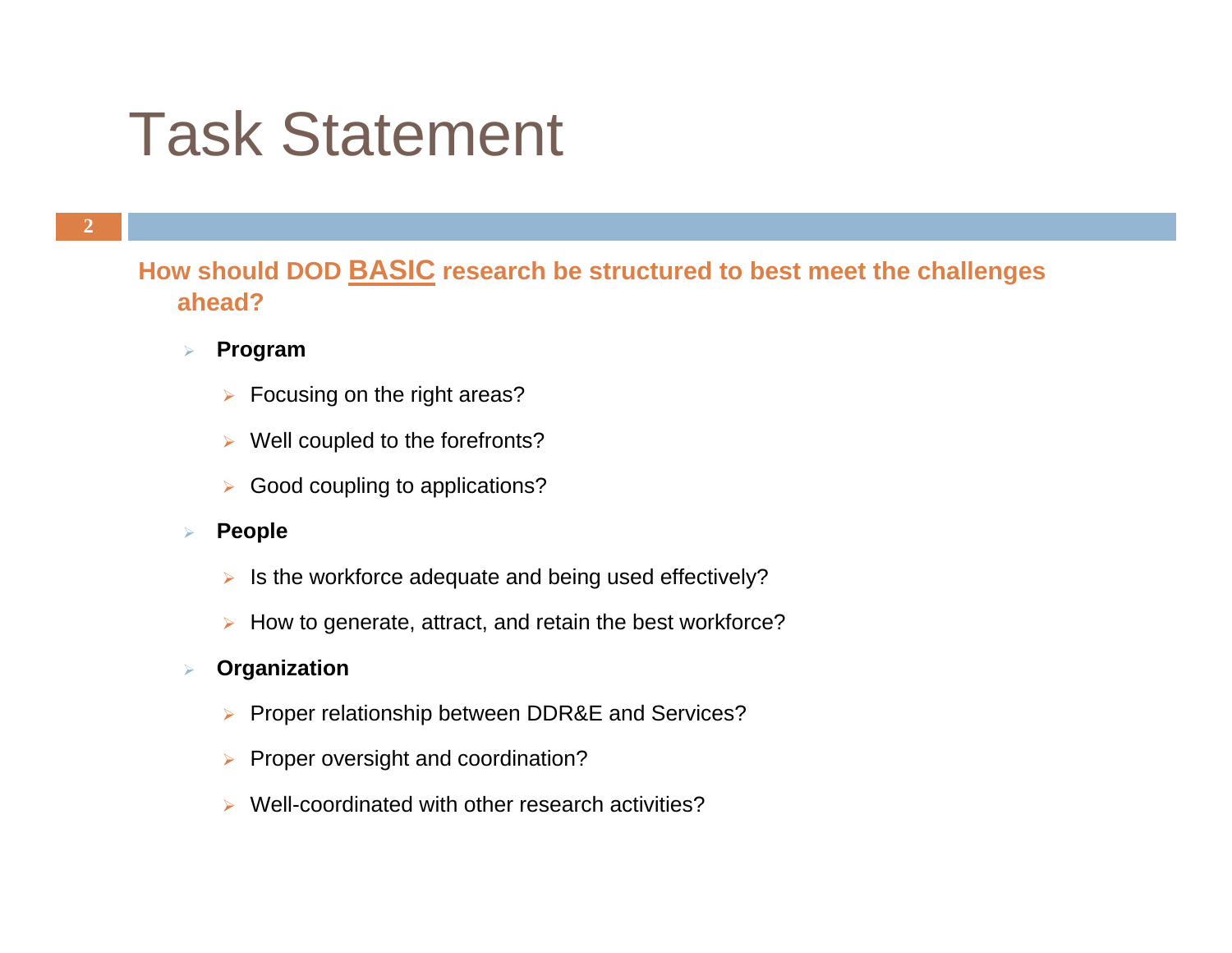## Changes in DOD S&T Since the "Golden Age"

#### $\Box$ **Shift in the scientific topics of greatest interest to society**

#### Ξ **Then: greatest threat = USSR military attack**

- Science relevant to DOD was important (nuclear physics, aerospace engineering, electrical and mechanical engineering, etc.)
- Attracted talented scientists to the DOD basic science community

### **Now: Challenges are the needs of developing/developed world**

- Issues are Energy, Food, Water, and Medicine, Education, Public Health.
- Not immediately relevant to the DOD; tougher to attract talent

#### $\Box$ **Decline of Industrial basic research**

#### $\Box$ **Then: Corporate support for basic research**

- **US manufacturing dominated and thrived post-WWII**
- US companies established basic research labs that benefited, and were synergistic with,<br>DOD
- o. **Now: Corporate basic research has all but vanished**
	- **Global competition has streamlined many US industries with loss of basic research**
	- DOD can no longer depend on this foundation of industrial basic research
	- Greater challenges in developing a DOD R&D workforce and transitioning the results of basic science to application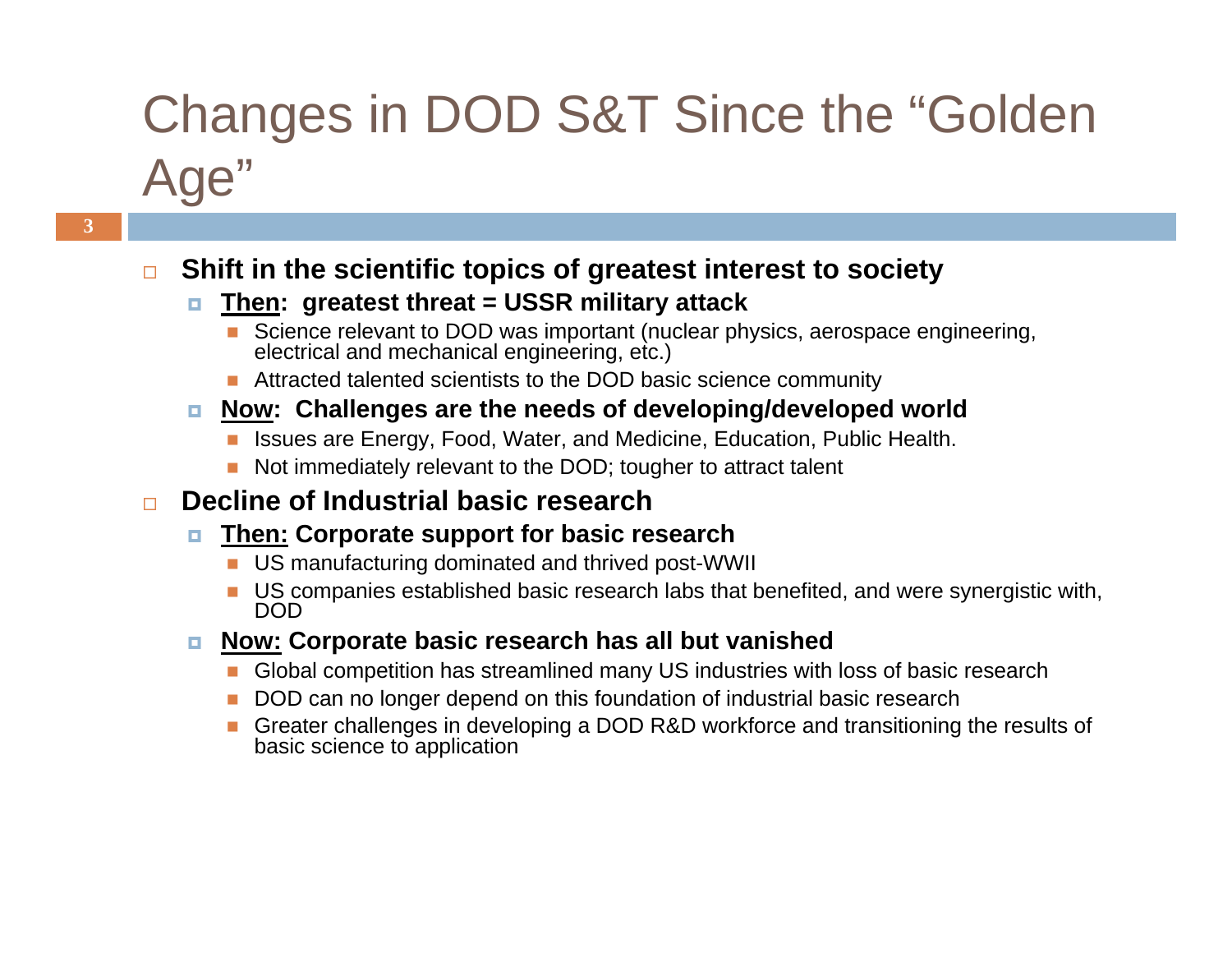# Another Change Since the "Golden Age"

#### $\Box$ **The expansion of US higher education**

- Then: Science fellowships, independent of means, provided upward mobility for *any* talented student
	- **Nany were drawn into fields relevant to the DOD mission.**
- D. Now: *All* talented students have access to higher education
	- Growth of both public and private assistance programs.
	- П Students often find much greater potential for upward mobility in non-science fields (finance/banking, business, medicine, law)
	- DOD support will continue to attract some, but a smaller fraction of the best and the brightest, who now have many other opportunities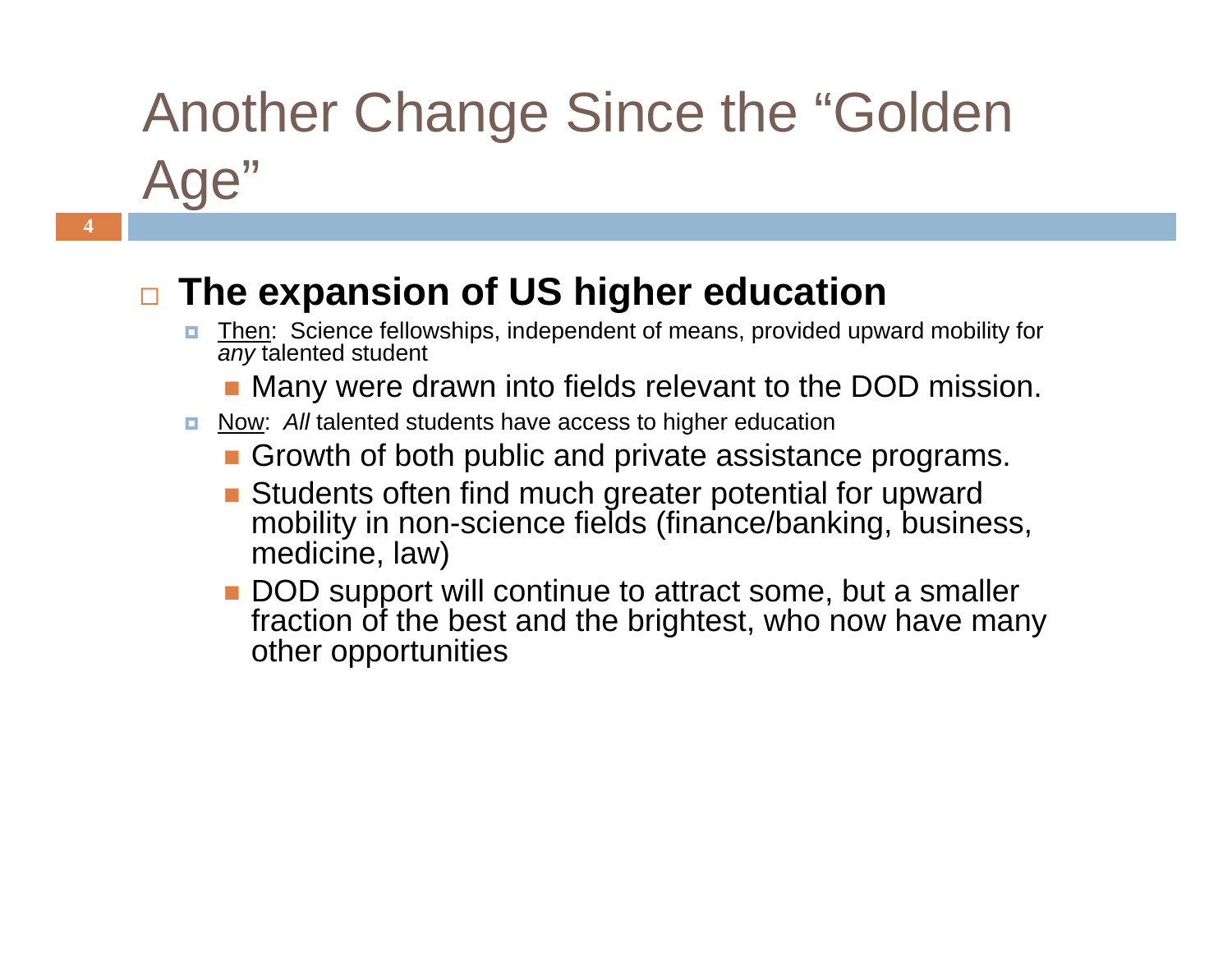## Rationale for DOD Basic Research is still Valid

#### $\Box$ **Some fields are (largely) DOD-unique**

- $\Box$  hypersonics, underwater acoustics, rad-hard electronics, high power microwave generators, specialized detectors for remote-sensing systems, netcentric and distributed systems, precision navigation and geolocation systems, ….
- *DOD support crucial to new knowledge and researchers.*
- $\Box$  **Most basic research is not supported or guided by DoD (and much of it is abroad)**
	- **DOD** needs a cadre of basic researchers knowledgeable in DOD problems to scan and couple basic work to DOD applications; avoid technical surprise

 $\Box$  **Basic research helps attract and retain engineering talent crucial to the DOD mission**

- п Interest in advanced technology careers is waning
- o. Basic research activities attract talented individuals, many of whom then migrate to more applied studies
- o. Science is an entry point for young people to careers in technology development in DOD labs and in working towards the DOD's long range needs in the private sector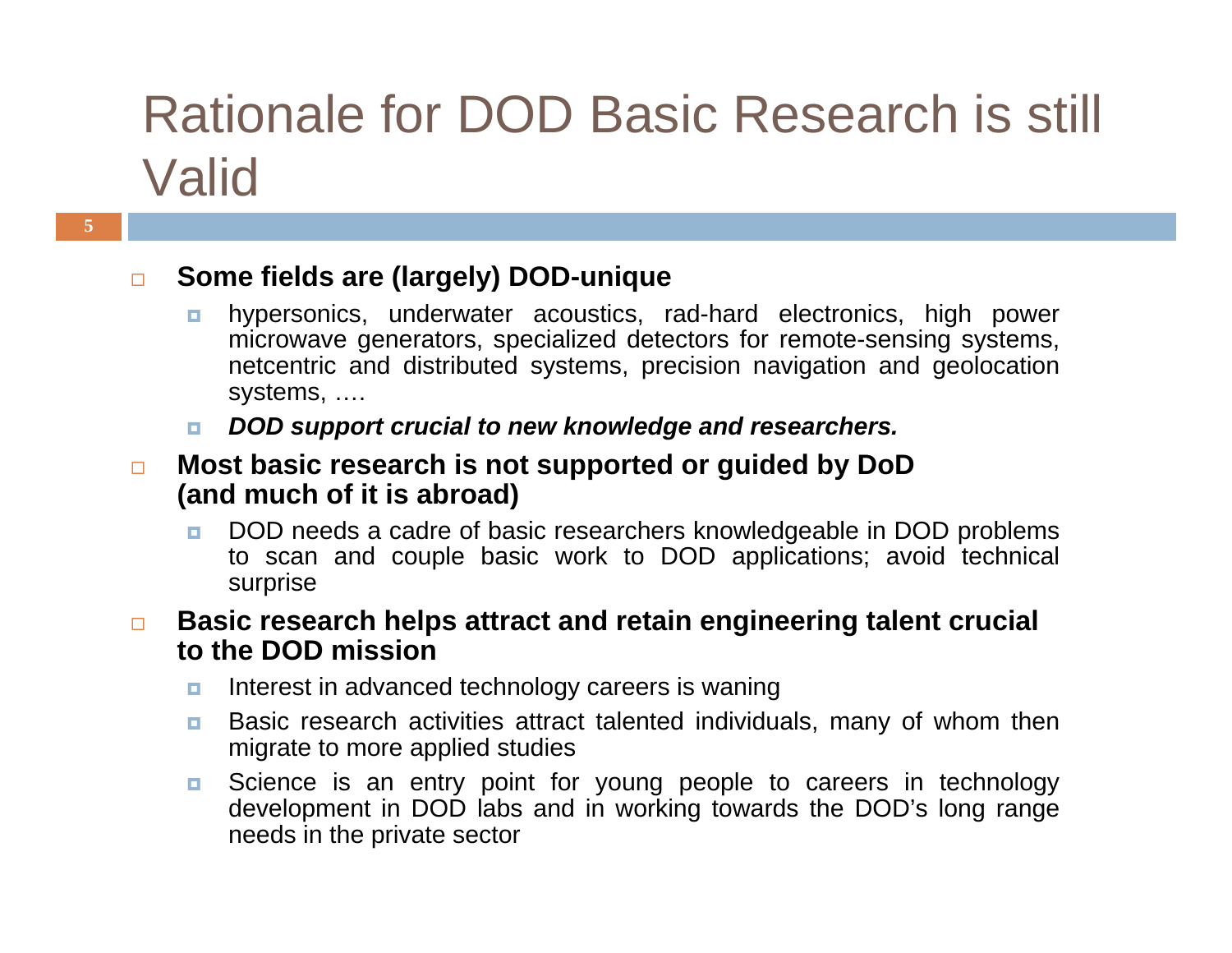## Federal R&D Funding **PBR FY2009**

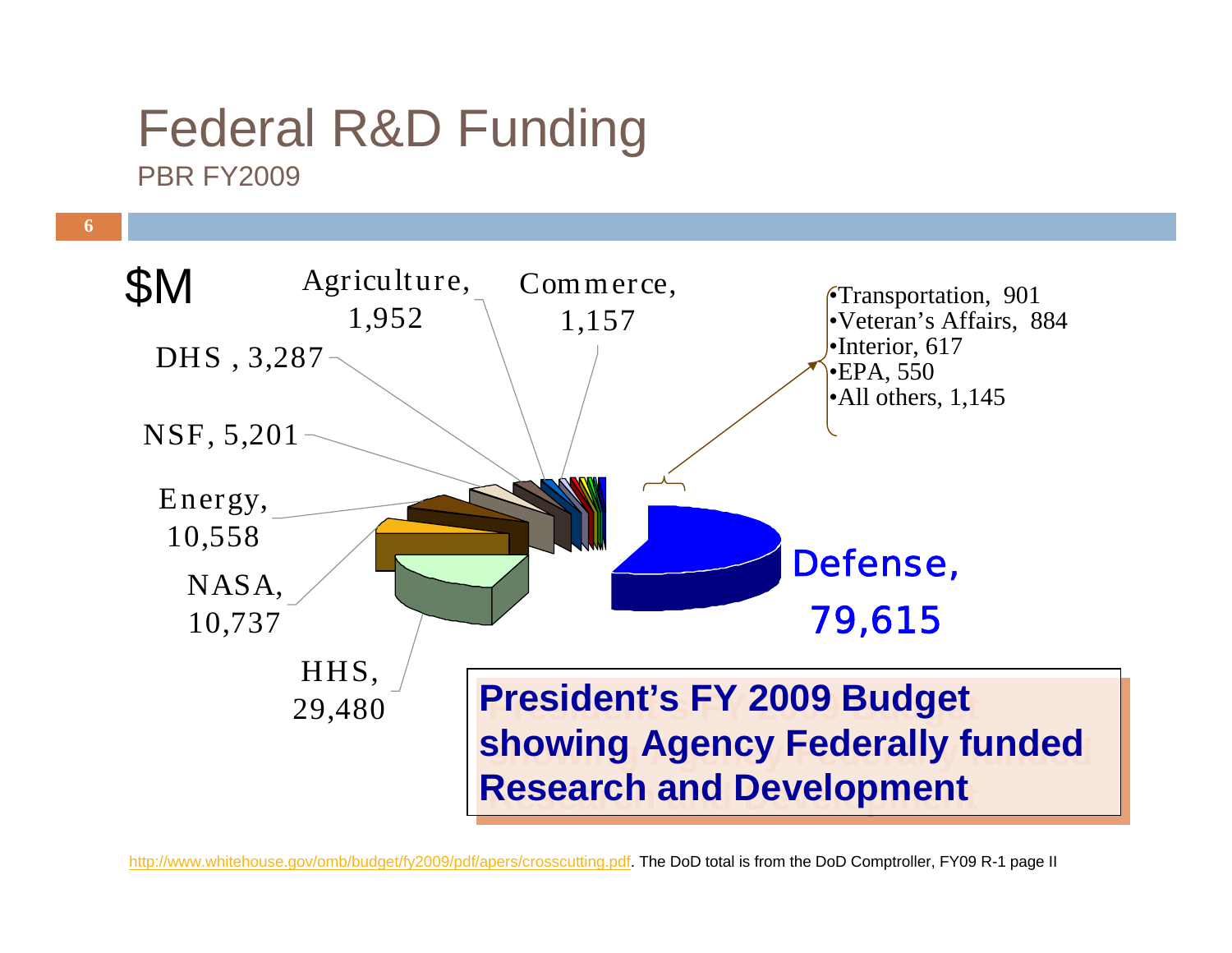### FY08 and FY09 RDT&E Budget Request Comparison - in Then Year Dollars -

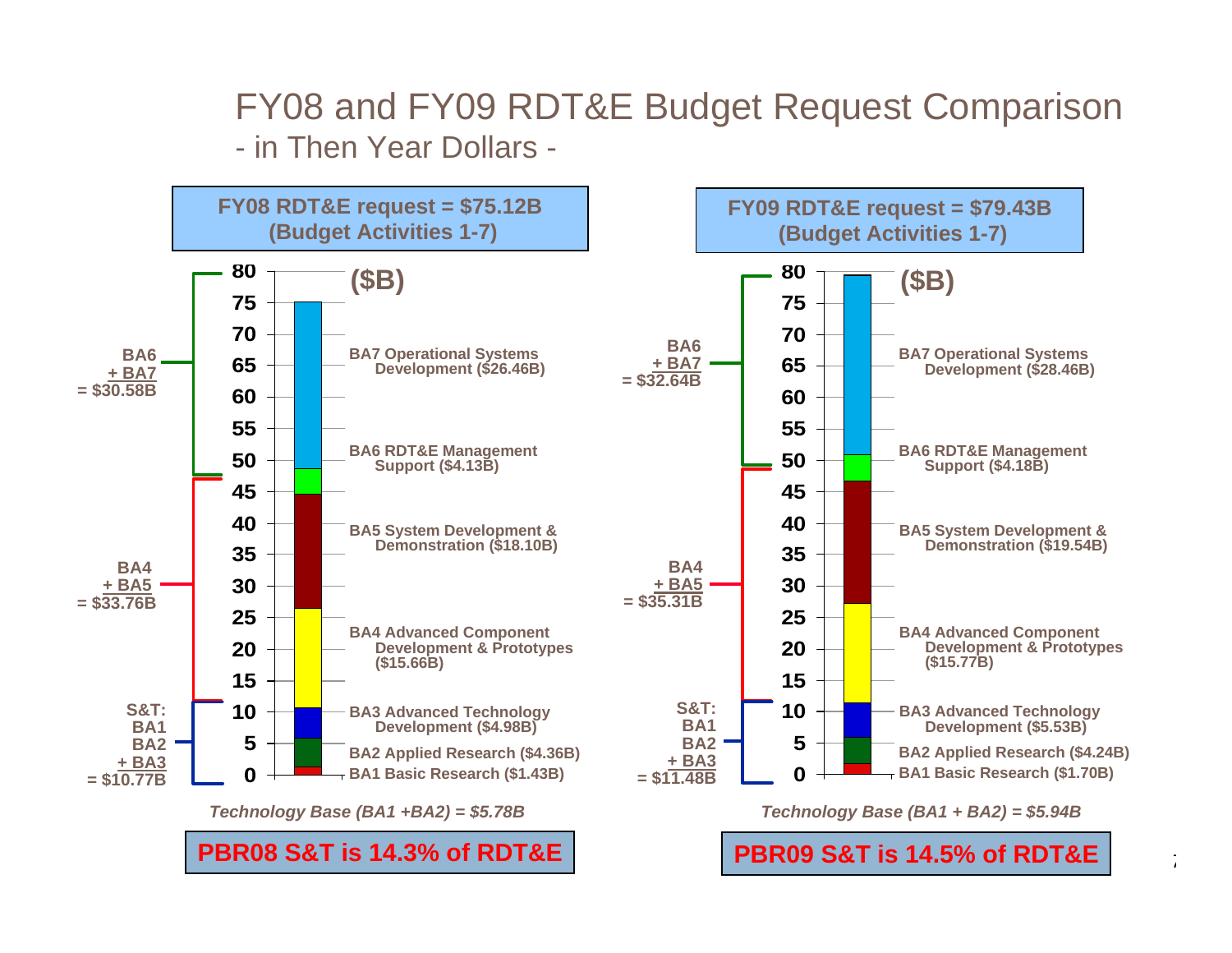## **Where is the DoD S&T money going?**

## **Funding**

- $\Box$ Current year S&T dollars: \$10.77B FY08 to \$11.48B FY09
- **Percent of DoD funding: 2.24%** FY08 to 2.22% FY09
- п. Over 50% of total investment in 4 functional areas:
	- **Information Systems** (1.8B)
	- Sensors, Electronics / EW (1.7B)
	- Basic Research (1.7B)
	- Weapons (1.1B)



*DoD S&T program is focused on "sensing and shooting" But is changing…………………………..*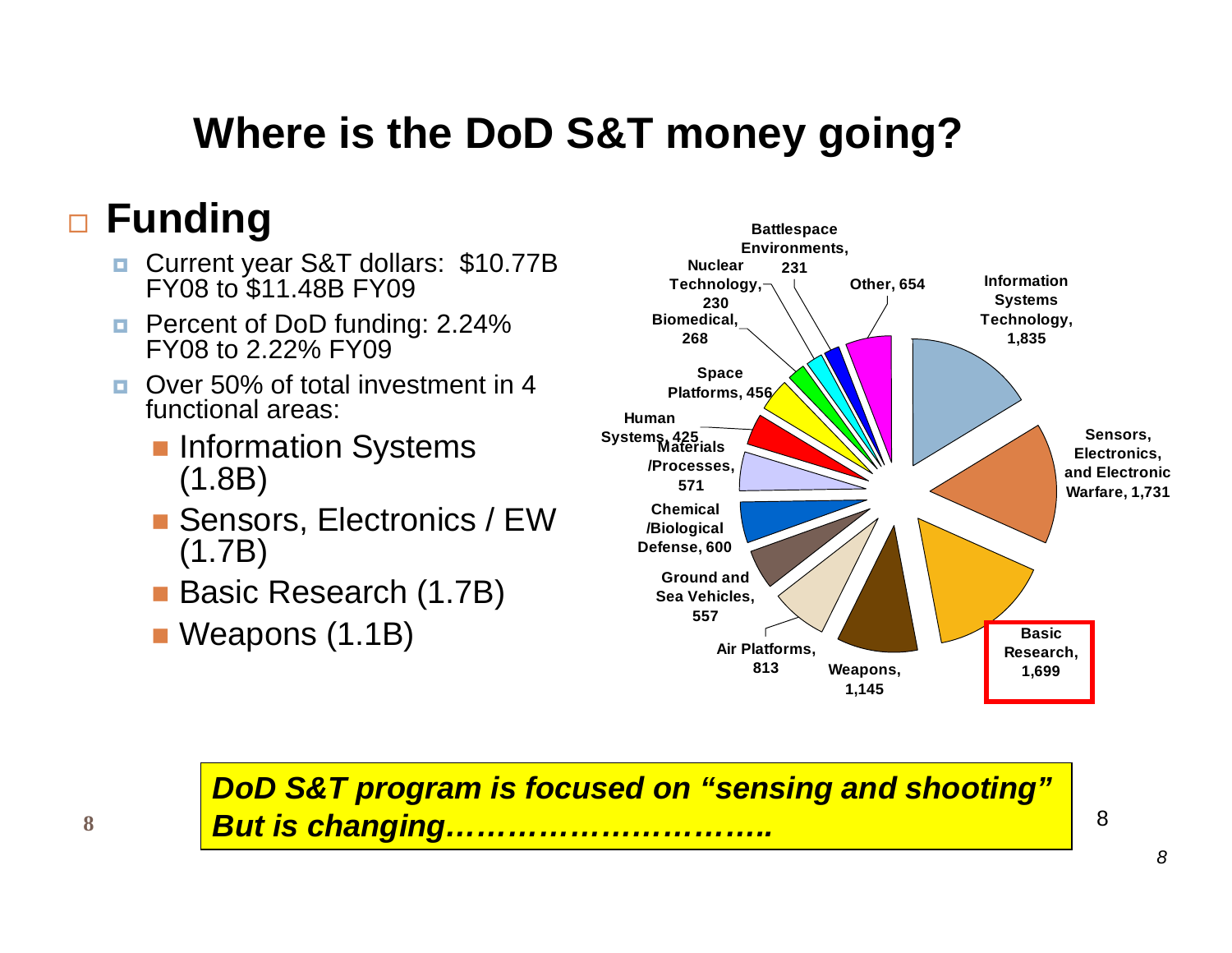## Conceptual Strategic Planning Process

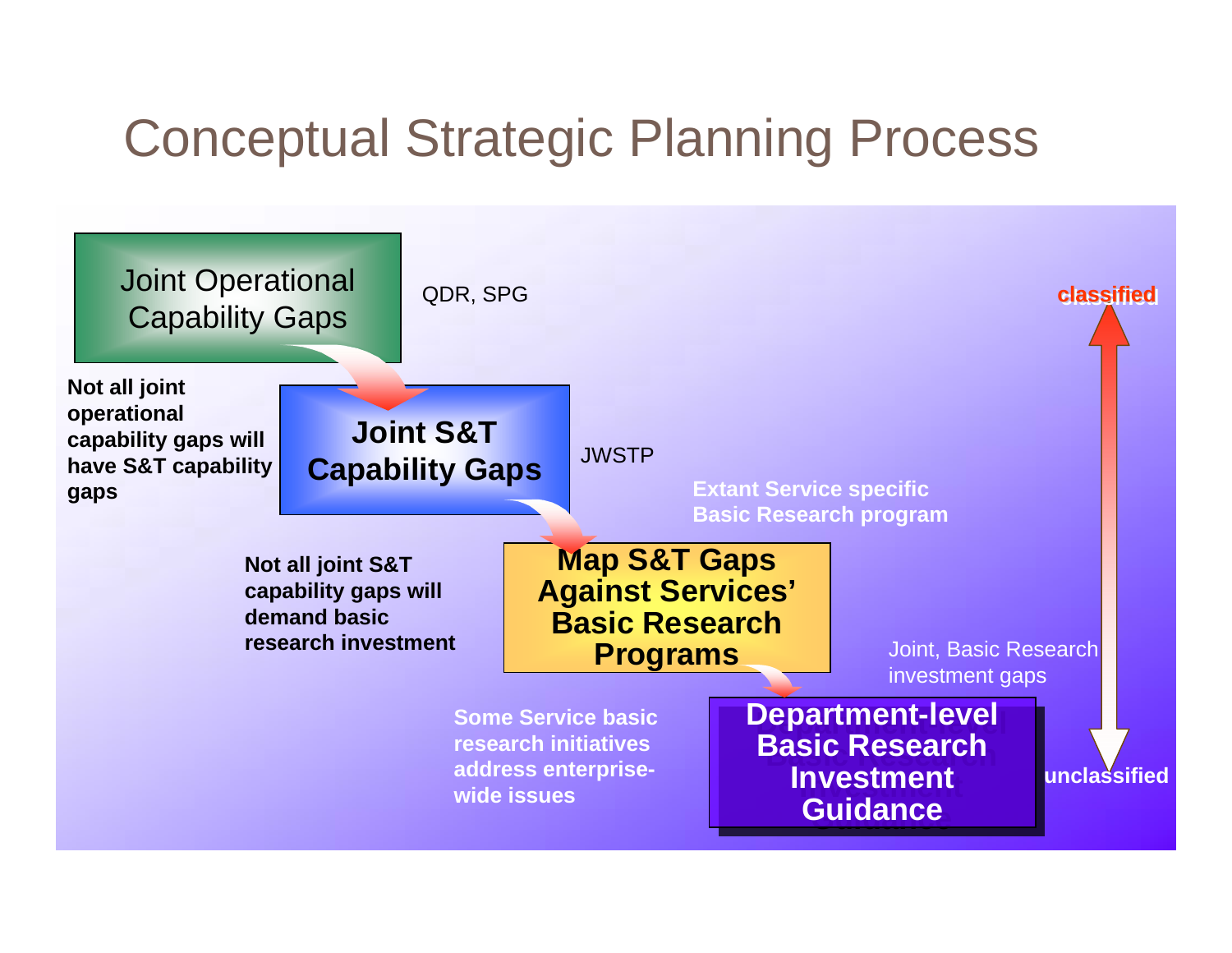## JASON Observations (Program, Personnel and **Organizational**)

#### $\Box$ **A healthy DOD basic research program is essential**

*"As changes in this century's threat environment create strategic challenges – irregular warfare, weapons of mass destruction, disruptive technologies – this request places greater emphasis on basic research, which in recent years has not kept pace with other parts of the budget."*

*Secretary of Defense Posture Statement on the FY09 Budget, February 2008*

 $\Box$ **But important aspects of the DOD basic research programs are "broken"**

- **n** Simple changes in procedures and definitions will not fix this important enterprise
- Improvements must be institutionalized to endure the vagaries of the personnel involved at one time
- $\Box$ **Throwing more money at the problems will not fix them**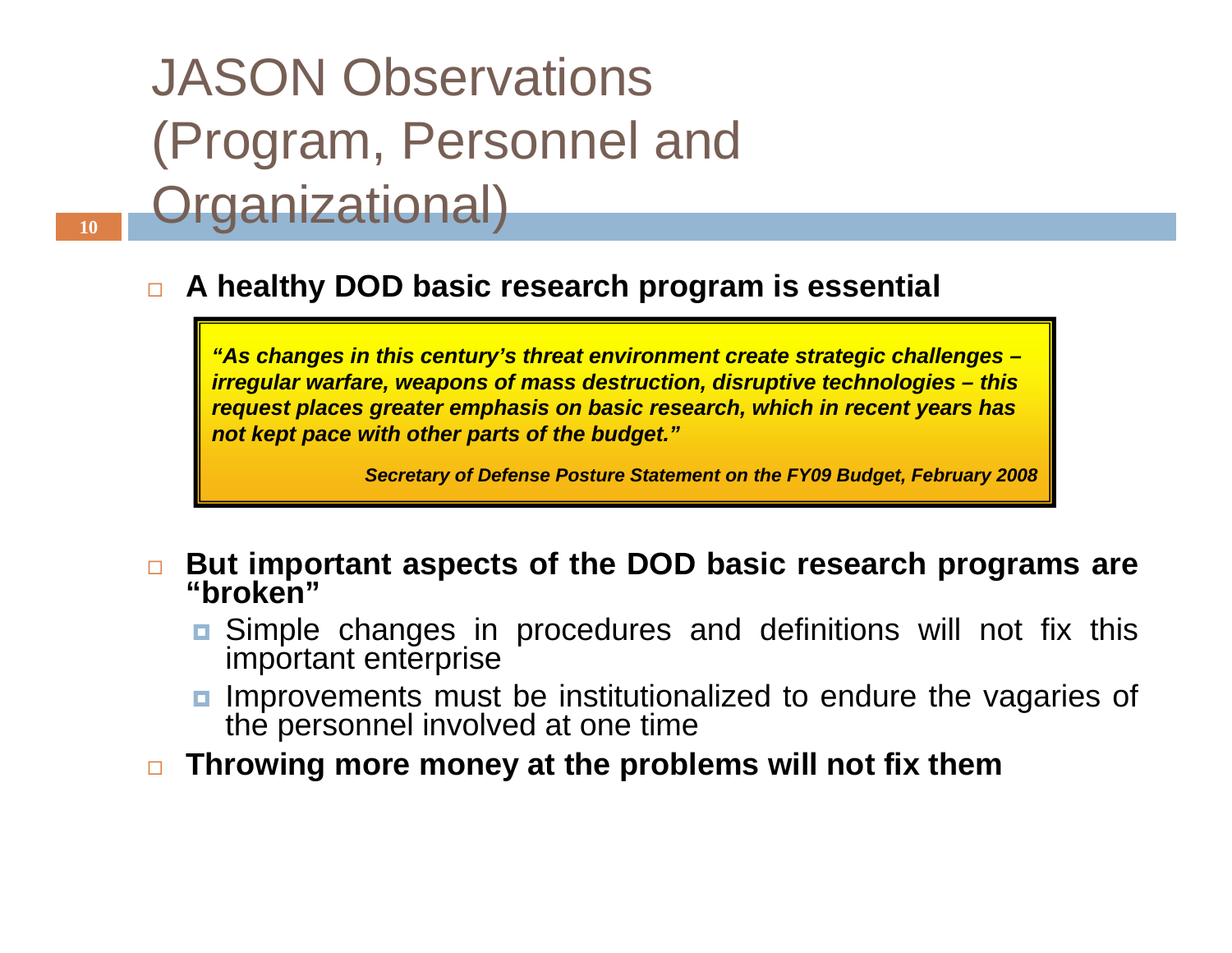## Program Observations

- **11**
- $\Box$  **Relative to other S&T categories, basic research is longer-term, less immediately applicable, and a smaller amount of funds**
- $\Box$  **The DOD is not adhering to its own definition of basic research in its use of 6.1 funds**
	- $\mathbf{E}$ **6.1 funding by the services has yielded to short-term pressures and drifted toward for more managed research relevant to direct service needs**
	- **Such drift has resulted in a net loss of bona fide 6.1 activities, inconsistent with DOD goals and directives**
- $\Box$  **Basic research funding is not exploited to seed inventions and discoveries that can shape the future; investments tend to be technological expenditures at the margin**
	- **A basic research program driven by operational requirements will produce only incremental advances of existing technologies**
- $\Box$  **The portfolio balance of DOD basic research is generally not critically reviewed by independent, technically knowledgeable individuals**
	- **ODDR&E has too little time, staff, and authority to do this properly**
- $\Box$  **Common management and reporting of 6.1 with 6.2, 6.3 funds is bad practice** 
	- **Obscures the actual uses of 6.1 funds**
	- o. **As many 6.1 program managers also handle 6.2,3 activities, the smaller and less urgent 6.1 work gets less attention**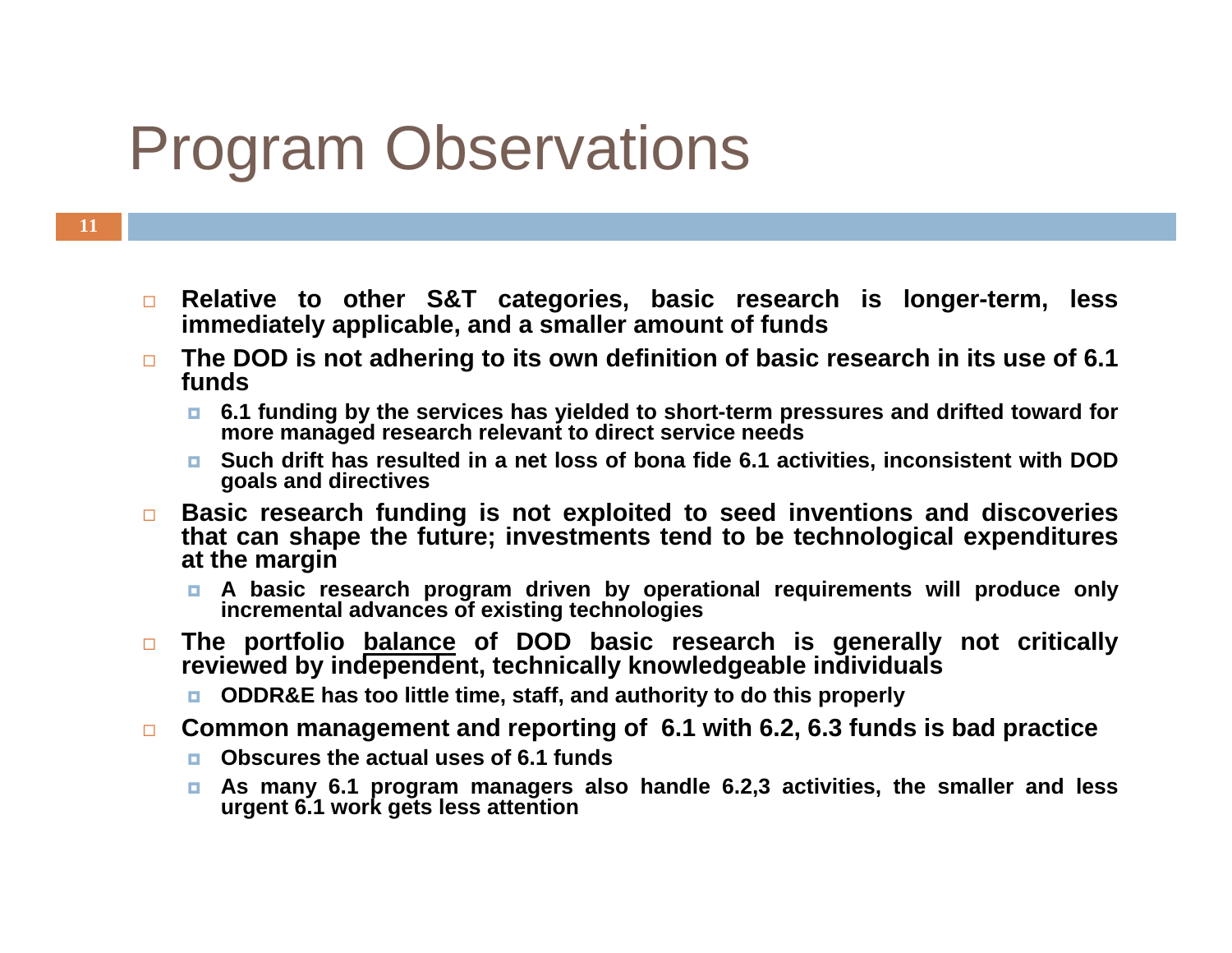## DDR&E's Grand Capability Challenges

- $\Box$ **Information Assurance**
- $\Box$ **Network Sciences**
- $\Box$ **Counter WMD**
- $\Box$ **Science of Autonomy**
- $\Box$ **Information Fusion & Decision Science**
- $\Box$ **Biosensors and Bio-inspired Systems**
- $\Box$ **Quantum Information Sciences**
- $\Box$ **Energy and Power Management**
- $\Box$ **Counter Directed Energy Weapons**
- $\Box$ **Immersive Science for Training & Mission Rehearsal**
- $\Box$ **Human Sciences**
- Without detailed review, this list looks about right
- But JASON would add"Dynamics of Oceans and Atmospheres"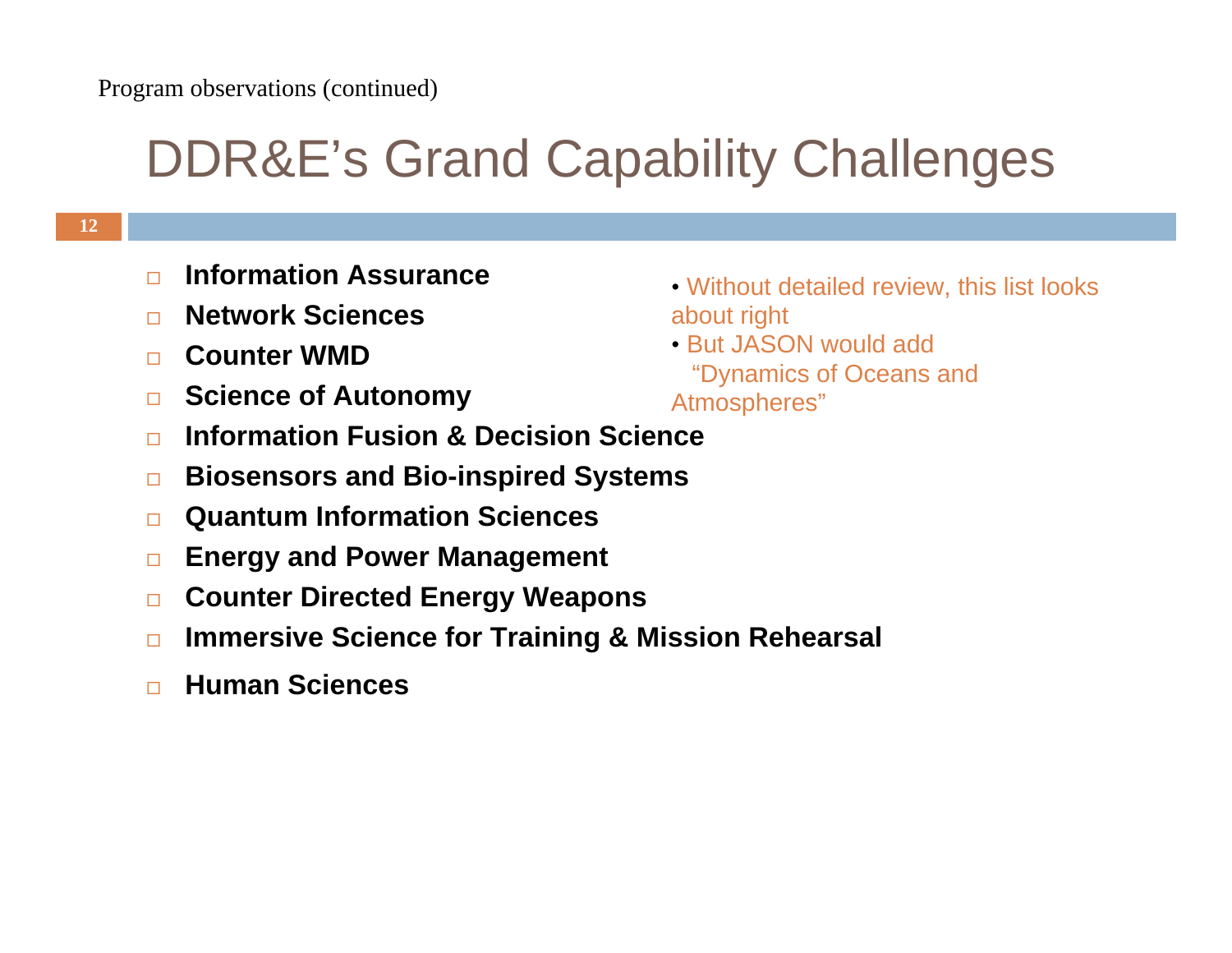## Personnel Observations

**13**

People are the bedrock of a successful research effort, yet DOD research program is more about funding projects than supporting the best people. Symptoms of this are as follows:

### **Within DOD**

- □ A career in S&T is not a path to the highest ranks in the uniformed services
- $\Box$  Civilian career paths in the DOD research labs and program management are not competitive to other opportunities in attracting outstanding young scientists and retaining the best people
- $\Box$  Program managers have too little time and incentive to maintain currency with, and connectivity to, the forefronts of their technical fields. Technical oversight of contractors is correspondingly handicapped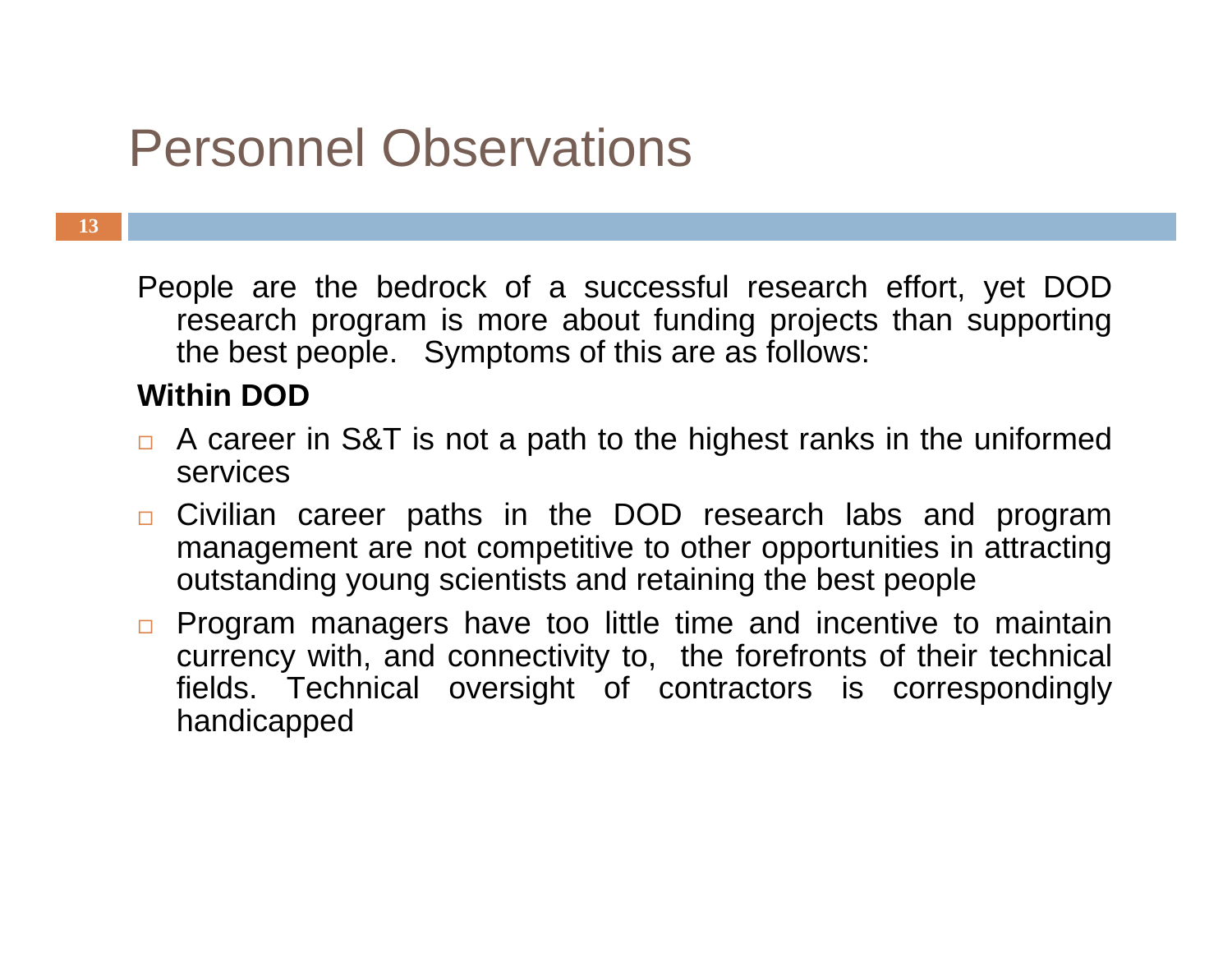## Personnel Observations

### **Within academia**

 Although DOD 6.1 research has a significant presence at many of the nation's leading research universities, it is not effectively leveraging these contacts to solve DOD S&T problems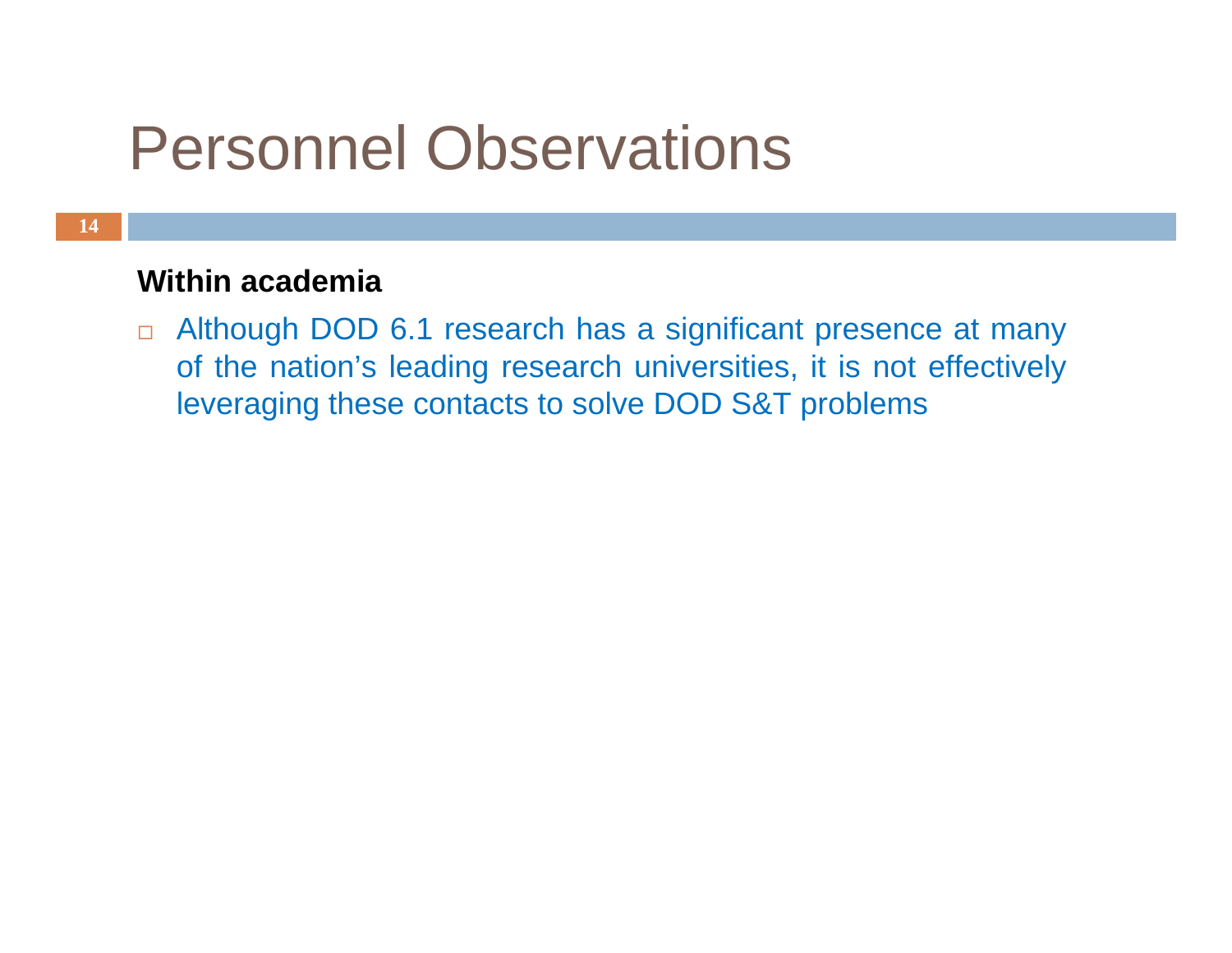# What universities do 6.1 research?

TABLE E-1 Top 50 University Recipients of DOD 6.1 Funding in Fiscal Year 2002

|   | Institution Name                                     | State | Total 6.1<br>(\$000) |
|---|------------------------------------------------------|-------|----------------------|
| 1 | <b>Massachusetts Institute of Technology</b>         | MA    | 43,802               |
| 2 | Pennsylvania State University, All Campuses PA       |       | 35,357               |
| 3 | University of California, Los Angeles                | СA    | 31,784               |
| 4 | University of Washington                             | WA    | 29,884               |
| 5 | Stanford University                                  | СA    | 25,811               |
| 6 | University of Southern California                    | СA    | 25,758               |
| 7 | Duke University                                      | ΝC    | 25,607               |
| 8 | University of Michigan, All Campuses                 | ΜI    | 24,245               |
| 9 | University of California, San Diego                  | СA    | 24,117               |
|   | 10 University of California, Santa Barbara           | СA    | 19,964               |
|   | 11 University of Illinois at Urbana-Champaign        | IL    | 19,925               |
|   | 12 California Institute of Technology                | СA.   | 19,478               |
|   | 13 Georgia Institute of Technology, All Campuses     | GA    | 19,098               |
|   | 14 Johns Hopkins University                          | MD    | 18,888               |
|   | 15 University of Texas at Austin                     | TΧ    | 17,044               |
|   | 16 Carnegie Mellon University                        | PA    | 16,527               |
|   | 17 Cornell University, All Campuses                  | NΥ    | 15,209               |
|   | 18 Princeton University                              | NJ.   | 13,452               |
|   | 19 State University of New York, System Office       | NΥ    | 12,598               |
|   | 20 Woods Hole Oceanographic Institution              | МA    | 12,493               |
|   | 21 University of Pennsylvania                        | PA.   | 12,282               |
|   | 22 Virginia Polytechnic Institute & State University | ٧A    | 11,476               |
|   | 23 University of New Mexico, All Campuses            | NΜ    | 11,032               |
|   | 24 University of Arizona                             | AΖ    | 10,977               |
|   | 25 University of Wisconsin - Madison                 | ₩I    | 10,389               |
|   |                                                      |       |                      |

#### Not a member of theAss ociation of American Universities

| 26 University of Maryland System Administration                      | MD              | 10,334           |  |  |  |  |
|----------------------------------------------------------------------|-----------------|------------------|--|--|--|--|
| 27 University of Colorado, All Campuses<br>28 Harvard University     | CО<br>МA        | 10,303<br>10,081 |  |  |  |  |
| 29 Northwestern University                                           | IL              | 9,692            |  |  |  |  |
|                                                                      | ĮŅ.             | 9,479            |  |  |  |  |
| 30 Purdue University, All Campuses                                   |                 |                  |  |  |  |  |
| 31 North Carolina State University at Raleigh                        | NC.             | 9,311            |  |  |  |  |
| 32 Ohio State University, All Campuses                               | $\overline{OH}$ | 9,190            |  |  |  |  |
| 33 Arizona State University Main                                     | AZ.             | 9,051            |  |  |  |  |
| 34 University of Minnesota, All Campuses                             | ΜN              | 8,667            |  |  |  |  |
| 35 University of Virginia, All Campuses                              | ٧A              | 8,335            |  |  |  |  |
| 36 Rutgers, State University of New Jersey, All                      | NJ.             | 8,262            |  |  |  |  |
| Campuses                                                             |                 |                  |  |  |  |  |
| 37 University of Miami                                               | FL.             | 8,105            |  |  |  |  |
| 38 University of California, Davis                                   | СA              | 7,776            |  |  |  |  |
| 39 University of California, Irvine                                  | СA              | 7,672            |  |  |  |  |
| 40 Brown University                                                  | RI              | 7,491            |  |  |  |  |
| 41 Baylor College of Medicine                                        | TΧ              | 7,040            |  |  |  |  |
| 42 Rice University                                                   | ТX              | 6,918            |  |  |  |  |
| 43 San Diego State University                                        | CA              | 6,893            |  |  |  |  |
| 44 University of North Carolina at Chapel Hill                       | ΝC              | 6,576            |  |  |  |  |
| 45 University of Pittsburgh, All Campuses                            | PA              | 6,305            |  |  |  |  |
| 46 New Mexico Institute of Mining and Technology                     | <b>NM</b>       | 6,129            |  |  |  |  |
| 47 Boston University                                                 | MA              | 6,005            |  |  |  |  |
| 48 University of South Carolina, All Campuses                        | SC              | 5,967            |  |  |  |  |
| 49 University of Florida                                             | FL              | 5,947            |  |  |  |  |
| 50 University of Texas Southwestern Medical Center, TX               |                 | 5,862            |  |  |  |  |
| Dallas                                                               |                 |                  |  |  |  |  |
| SOURCE: Based on data provided in personal communication from M<br>. |                 |                  |  |  |  |  |

ark Herbst, Office of the Director of Basic Research, Office of the Secretary of Defense, Washington, D.C., to James Garcia, National Research Council, June 2004.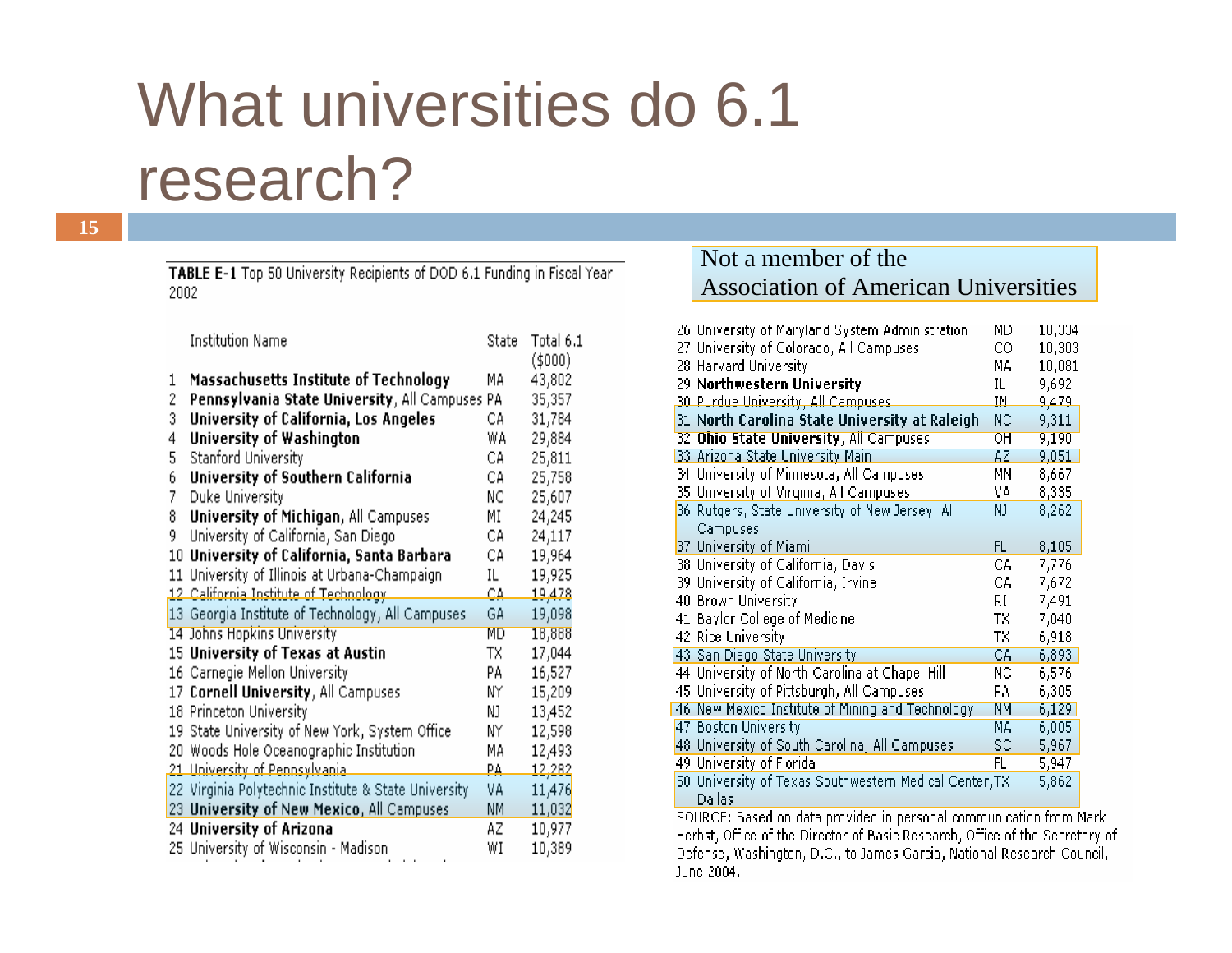# IEDs in Iraq - A telling example

- $\Box$  **Events on the ground demanded new tools and methods for counter-IED (a tough problem!)**
- $\Box$  **Early response focused on rapid deployment**
	- **Technical roadmap, training, and assessment functions when solving the IED problem became a national imperative**
	- **Premature introduction of hardware in theater generated backlash against promising technical directions**
- $\Box$  **JIEDDO has provided essential leadership and technical direction, but ...**
	- **It was formed and funded too late**
	- $\Box$  **Links to relevant research communities were not in place at the beginning; their establishment required major effort by senior JIEDDO staff, further delaying access to expertise**
	- $\Box$  **Funding drawn from existing programs**
		- $\mathcal{C}$  Many activities were "re-labelling" of existing work, rather than coordinated efforts that could be directed toward most promising areas
		- **Deportunity costs of continuing dead-end projects were substantial**
- $\Box$  **Lesson: Well-established links between Acquisition and Research and between DOD and the research community might have:**
	- $\Box$ **Rapidly established a strategic plan necessary for an effective R&D effort**
	- $\Box$ **Enabled much needed triage of project ideas that had no serious chance of success**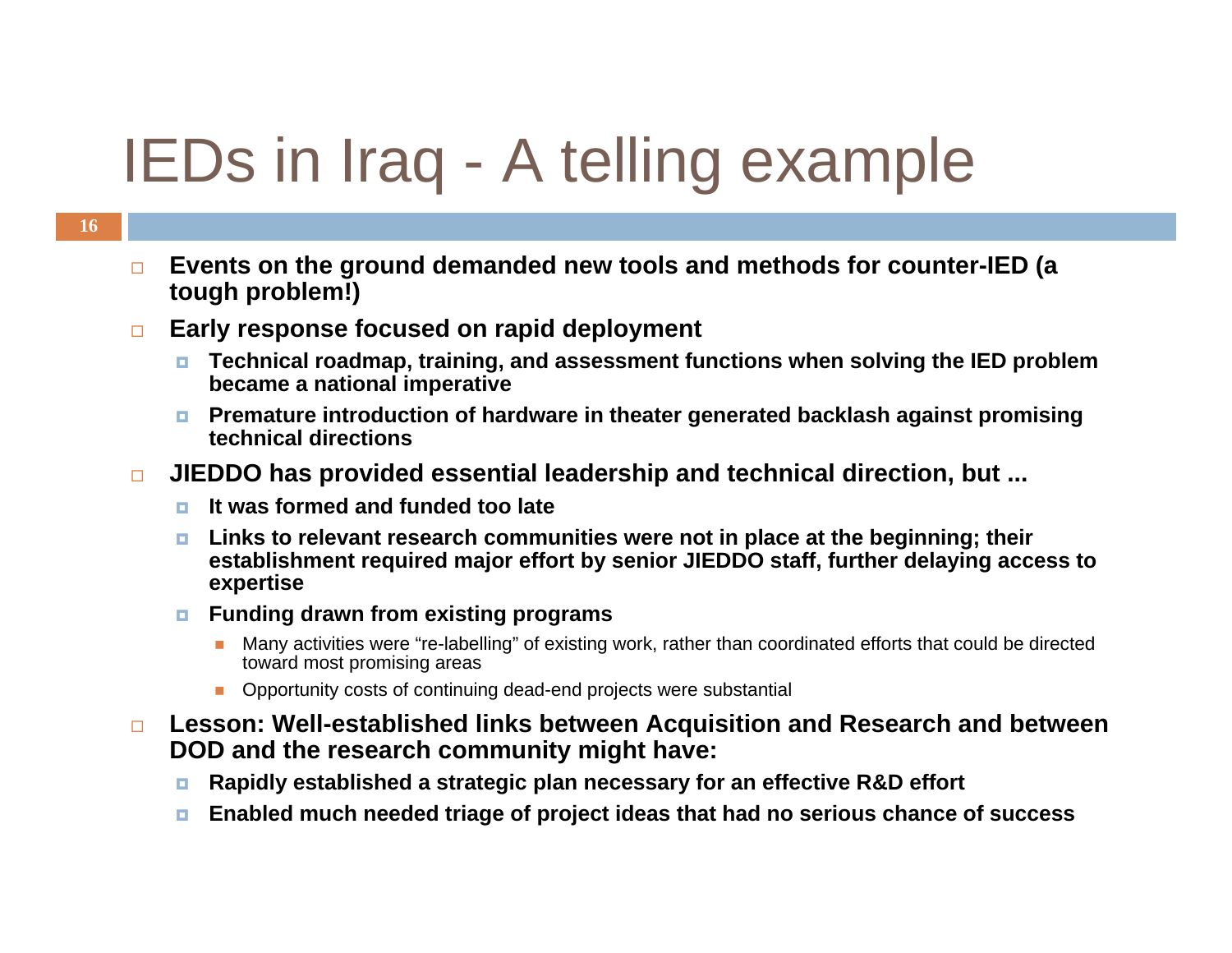# Personnel Observations

#### **17**

### **Within academia**

- □ Although DOD 6.1 research has a significant presence at many of the nation's leading research universities, it is not effectively leveraging these contacts to solve DOD S&T problems
- $\Box$  The DOD does not focus 6.1 funding on research of the highest caliber carried out by individuals with the potential to provide new paradigms for science and technology. DOD is getting what it asks for, but reducing the potential for true breakthroughs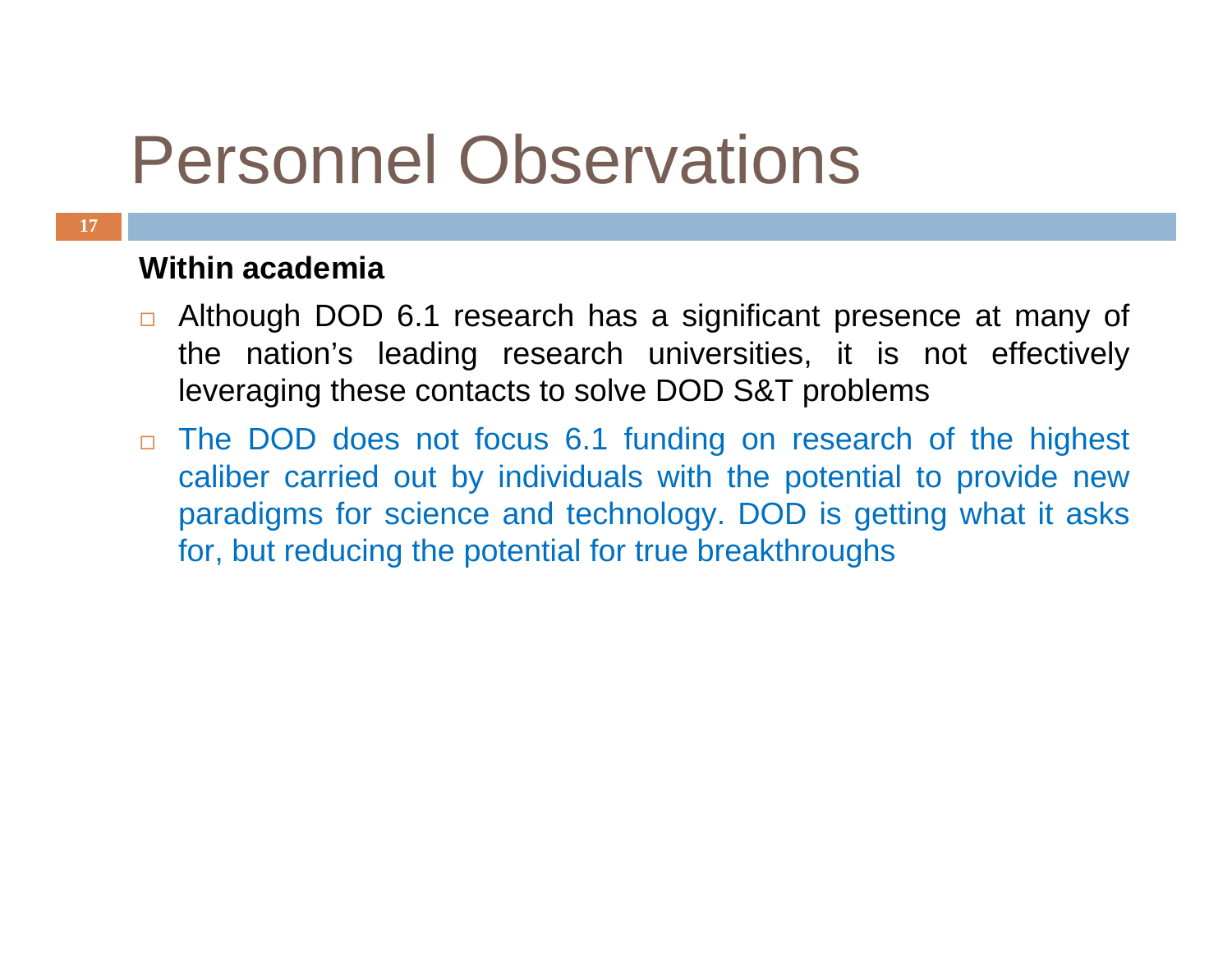# Personnel Observations

### **18**

### **Within academia**

- □ Although DOD 6.1 research has a significant presence at many of the nation's leading research universities, it is not effectively leveraging these contacts to solve DOD S&T problems
- □ The DOD does not focus 6.1 funding on research of the highest caliber carried out by individuals with the potential to provide new paradigms for science and technology. DOD is getting what it asks for, but reducing the potential for true breakthroughs
- DOD is not adequately participating in the development and maintenance of the S&T educational pipeline
	- Relative to its size of basic research program, the DOD supports fewer pipeline activities than comparable NIH, NSF, DOE, … programs
		- NDSEG = 150/year *vs.* NSF = 1000/year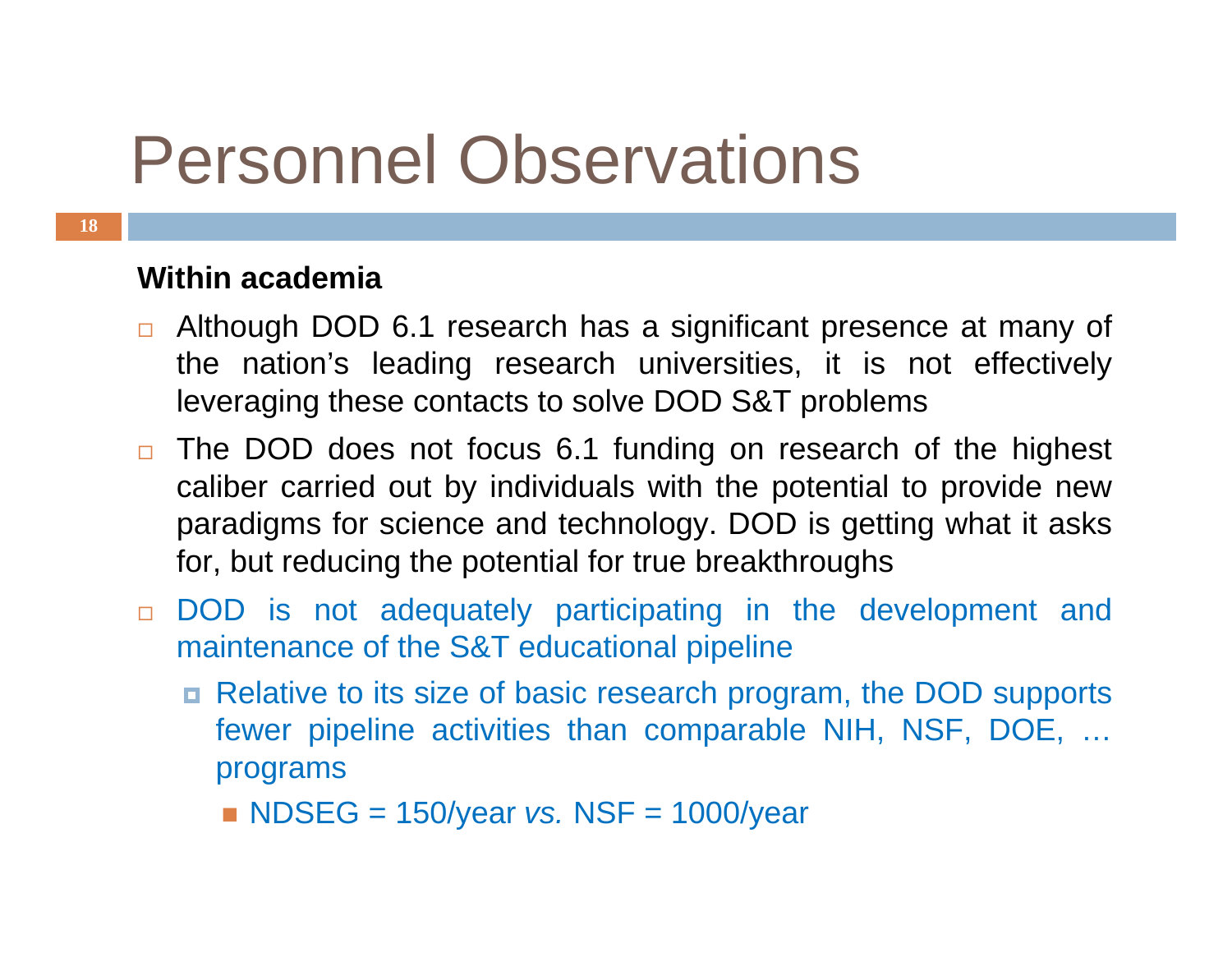# Organizational Observations

- $\Box$  **DOD is not effective in coordinating and overseeing the basic research program and funding across the department. In particular, OSD is structurally weak in determining and maintaining the quality and balance of basic research in DOD's intramural and external research programs**
	- D. The DDR&E is largely decoupled from the "cash flow" of the yearly budget process, both in the formulation of the research budgets proposed to Congress and in the direction of program funds appropriated by Congress
	- In some cases, the services have been able to redefine, or effectively eliminate, basic research activities within a single budget cycle
		- П During the past decade, ONR has shifted its basic research toward a short-term focus inconsistent with DoD's definition
- $\Box$  **The bureaucracy associated with DOD research has grown to consume ever more time and has diverted program managers into administrative formalities at the expense of scientific program oversight**
- $\Box$  **The DOE labs (especially LLNL, LANL, and SNL) are similar to those of DOD in that they carry out basic research that ultimately leads to national security advances. They have a higher profile in basic research**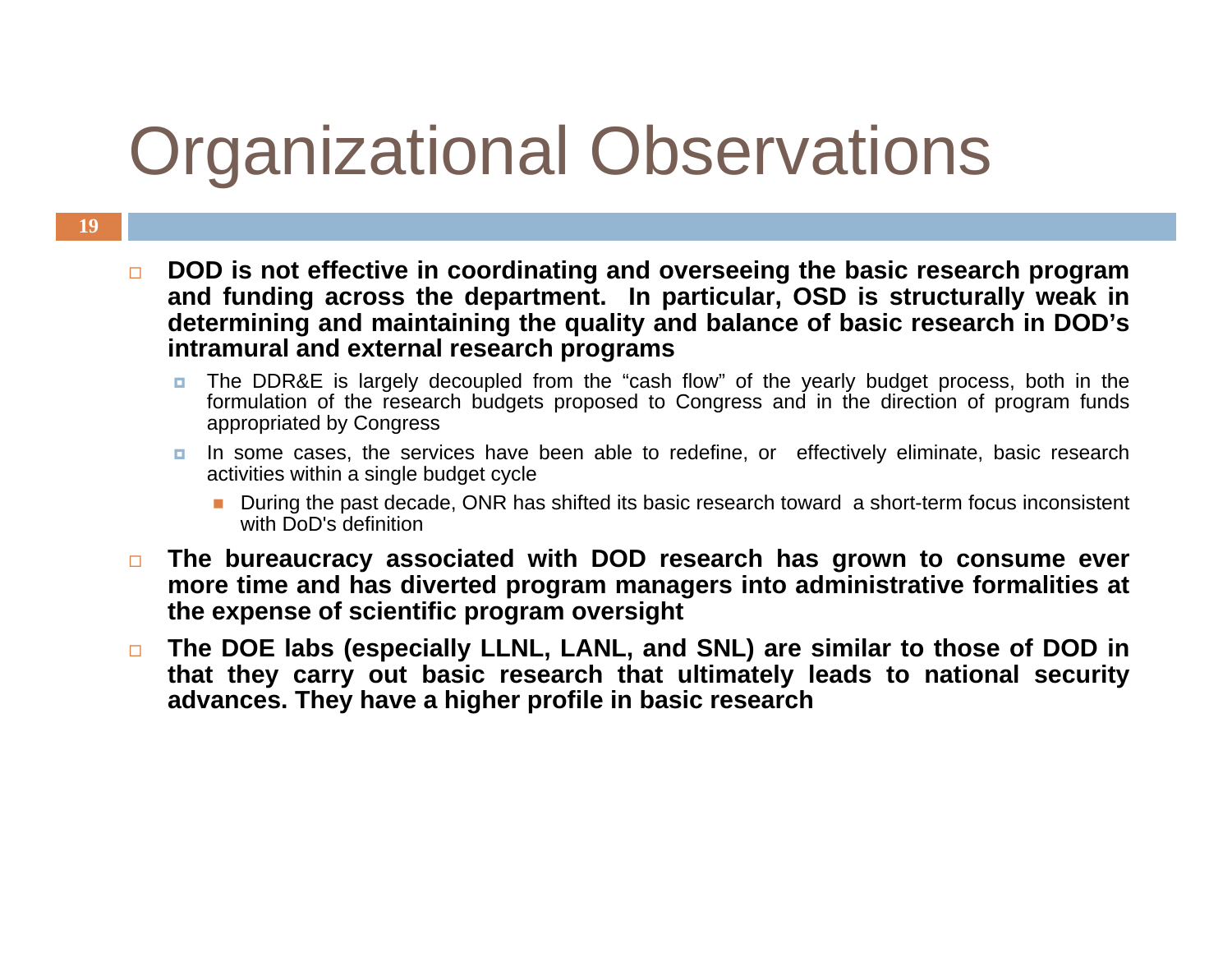# Program Recommendations

### **Focus on funding people and areas, not projects.**

■ The "payoff" to DOD is a cadre of people in the internal and external communities who are cognizant of both DOD needs and the forefronts of science, as well as the research itself

## **Ensure that 6.1 activities conform to the 6.1 definition**

- **n** Make the use of 6.1 funds transparent
- **The DDR&E should certify annually to the SecDef that 6.1-funded** activities are basic research as defined by the DOD.
- **n** Non-conforming activities should be moved to other budget lines in subsequent years
- $\Box$  **Eliminate large fluctuations in 6.1 funding and schedules**
	- **n** Long-term research efforts cannot be turned on and off with yearly budget cycles and service rotations
	- **<u>n</u>** Stable funding is more productive than more funding
	- Avoid "War of the Month"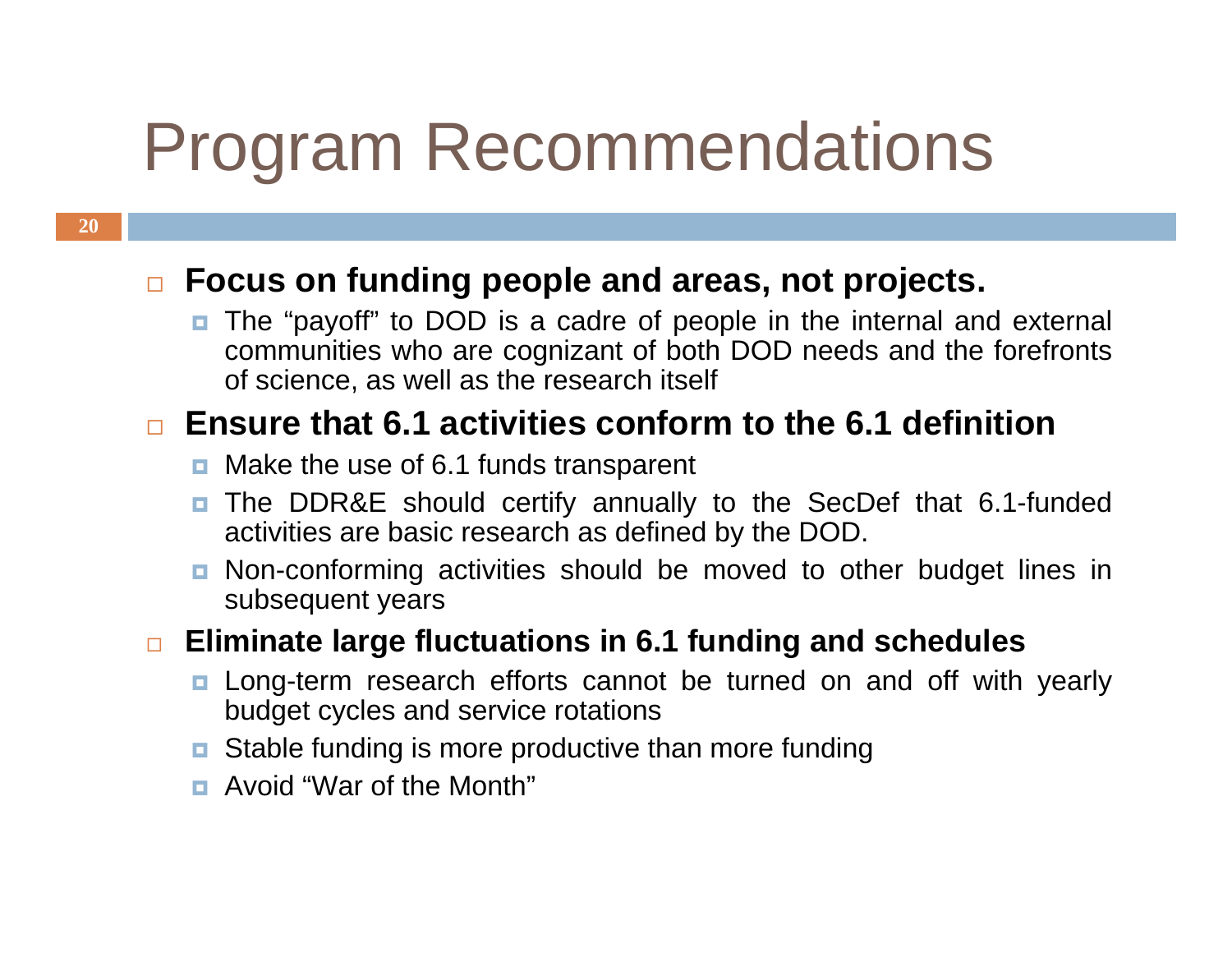# Personnel Recommendations

#### $\Box$ **Establish a Research Corps within each Service**

■ Comprised of individuals from the military and civilian workforce who are involved in the research enterprise (DOD labs, DOD research agencies)

### *cf.* **service medical corps or acquisition corps**

- **Professionalism, training, career paths, Defense-wide mobility, visibility,** and esprit all help address the problems of research personnel within DOD
- $\Box$  **The DOD labs should house some researchers well-coupled to the broader communities** 
	- **DOD** needs to develop a culture where in-house science and research is valued as critical to the long term health of the department
	- **E** Lab focus should be on 6.2 and above, but they should house small cadres of high-quality basic researchers
	- **Research leaves to academic** / industrial / other USG labs could help toward these ends
	- **<u>n</u>** Lab postdoctoral programs should be enhanced to attract young researchers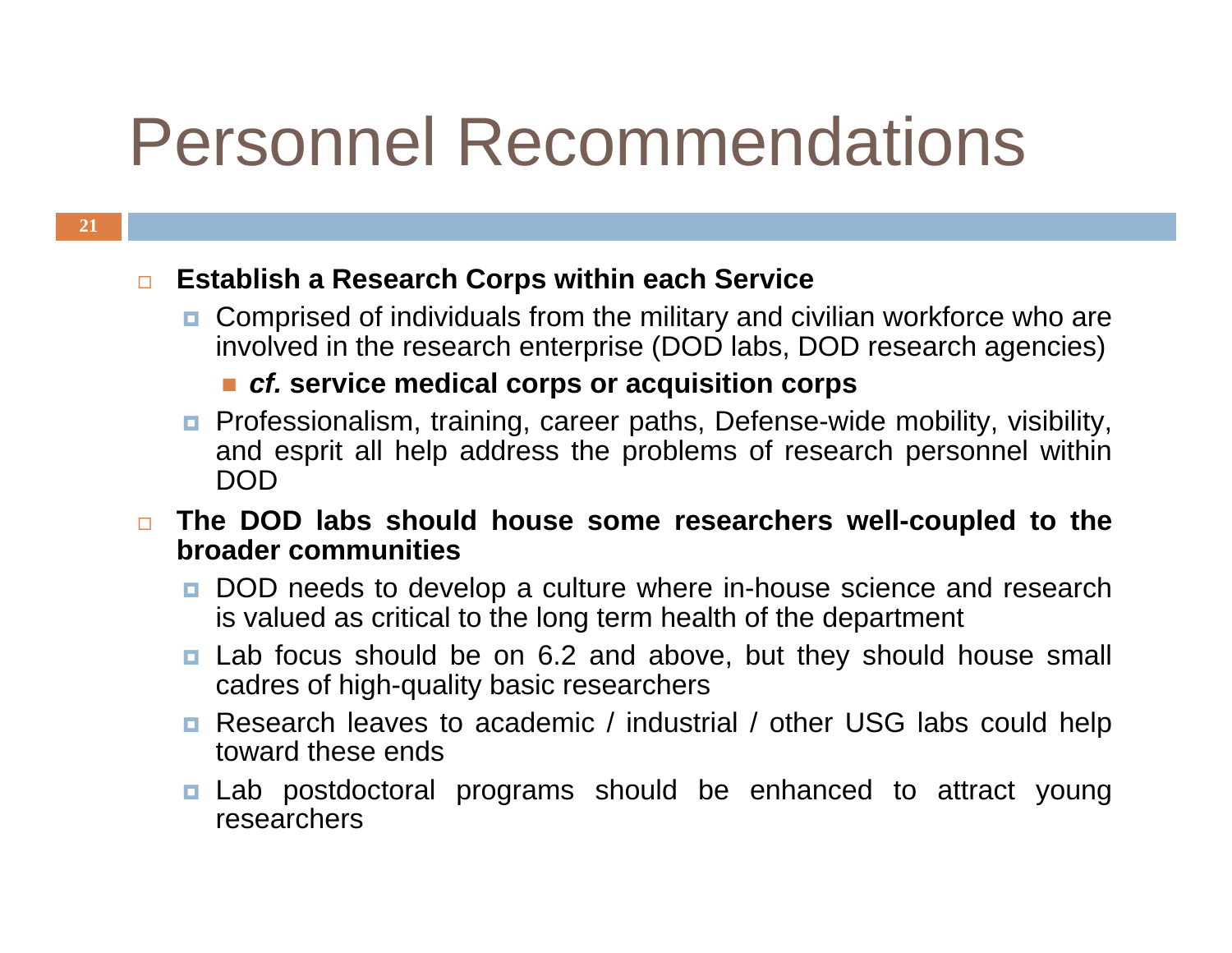# Personnel Recommendations (Universities)

### **Undergraduates**

- □ Consider outreach and summer internships rather than<br>scholarships; (e.g., REUs)
- $\Box$ DOD has many attractions to offer (field tours, explosives research,

## □ Consider other models in addition to PI-driven graduate<br>student and postdoctoral support:

- $\Box$  Graduate training grants (NSF, NIH, HHMI)
	- $\Box$ Integrate education and research (i.e., DOD labs)
	- $\Box$ Prestige is a very important element
- $\Box$  Vertically integrated approaches
	- $\Box$ Postdocs + grads + undergraduate research experience
	- $\Box$  Teaching training
	- □ Creates broad network of researchers as graduates move on to industrial/academic/government positions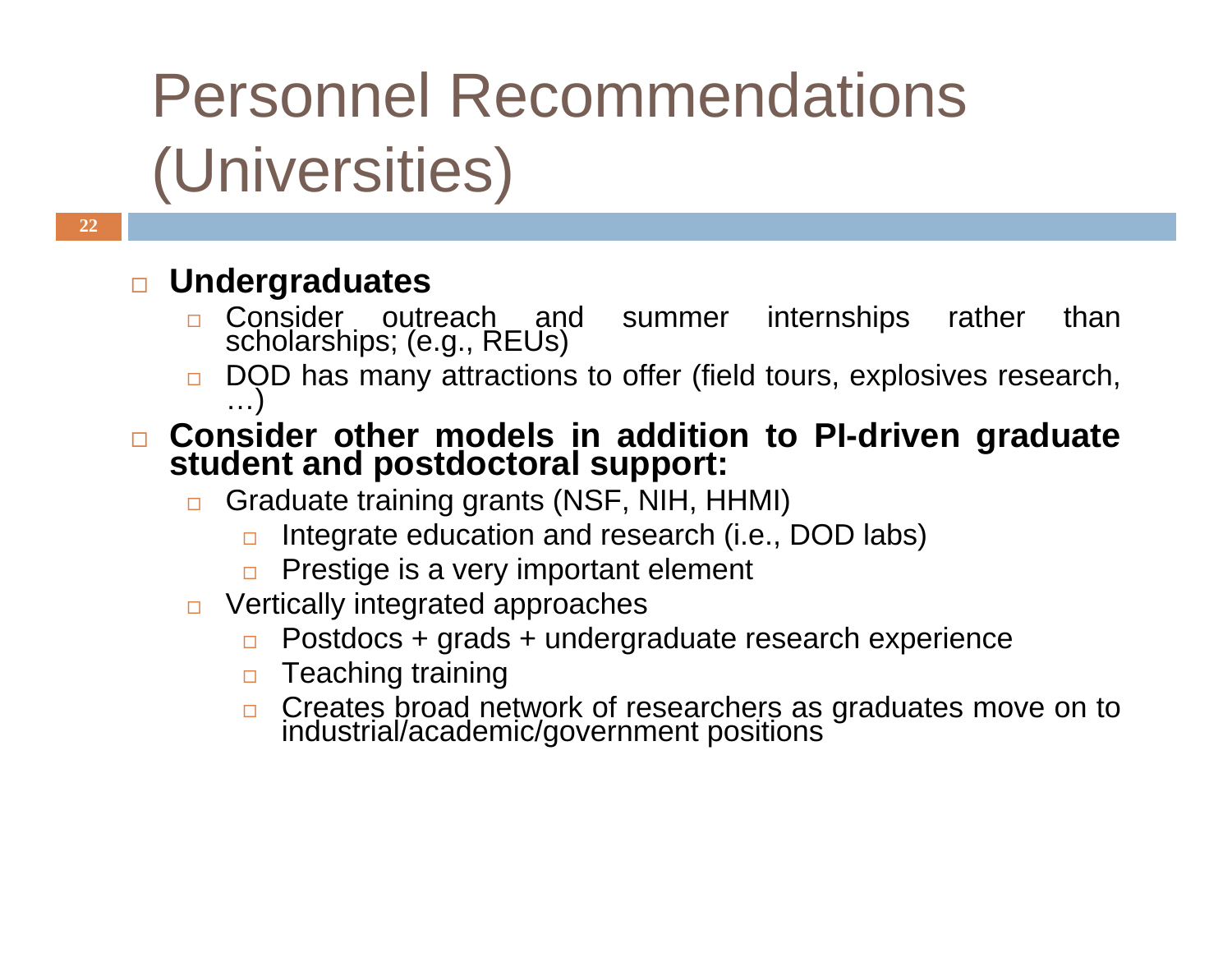# **Organizational** Recommendations

- $\blacksquare$  **Protect 6.1 funding at the OSD level by strengthening and expanding the role of the DDR&E**
	- The Secretary of Defense should empower the DDR&E to substantively review and comment on the services 6.1 budget requests before these requests are sent to Congress.
	- **The Secretary of Defense should empower the DDR&E to review and** reprogram basic research funds appropriated by Congress before these funds are distributed to the services
	- **n** Line acquisition and operational leaders should have input to, but not decision authority over, the 6.1 budget
- **Create a basic research advisory committee reporting to the USDATL**
	- Ξ DDR&E and appropriate service are members
	- $\Box$ Equal number of external members from academia, industry
	- Ξ Advises annually on health of DOD basic research (program, personnel, organization)